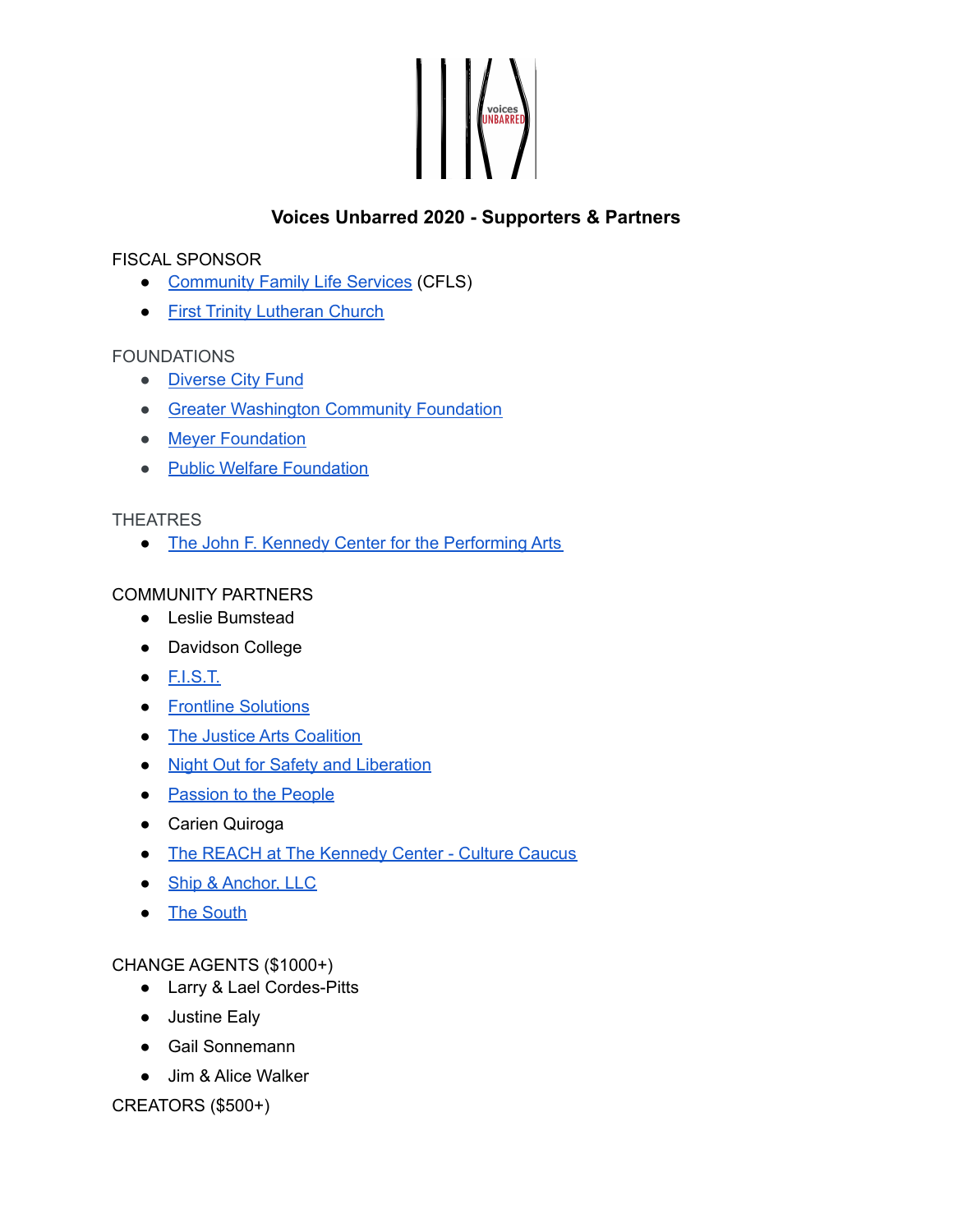- Peter Buscemi
- Rebecca Guengerich
- Heather Paradise
- John Sener
- Mike Young

## PROBLEM SOLVERS (\$100+)

- Susanne Blume
- Judy Brennan
- Stefan Brodd
- John Calcerano
- Patrick Crowley
- Kim Davis via The Horning Family Fund
- Camila Domonoske
- Karla Doremus-Tranfield
- Renae Erichsen-Teal
- Joseph Gardner
- Susan Gevirtz
- Jerry Gulyes
- Mark Hecker
- Philip Hirsch
- Adele James
- Hilary Joel
- Kate Kemmerer
- Jack Lewis
- Brianna Losoya
- Linsey McCombs
- Jill Minneman
- Meta B. Neilson
- Shawn Peabody
- Rebecca Preston
- John Priebe
- Susan Rockwell
- David Rohde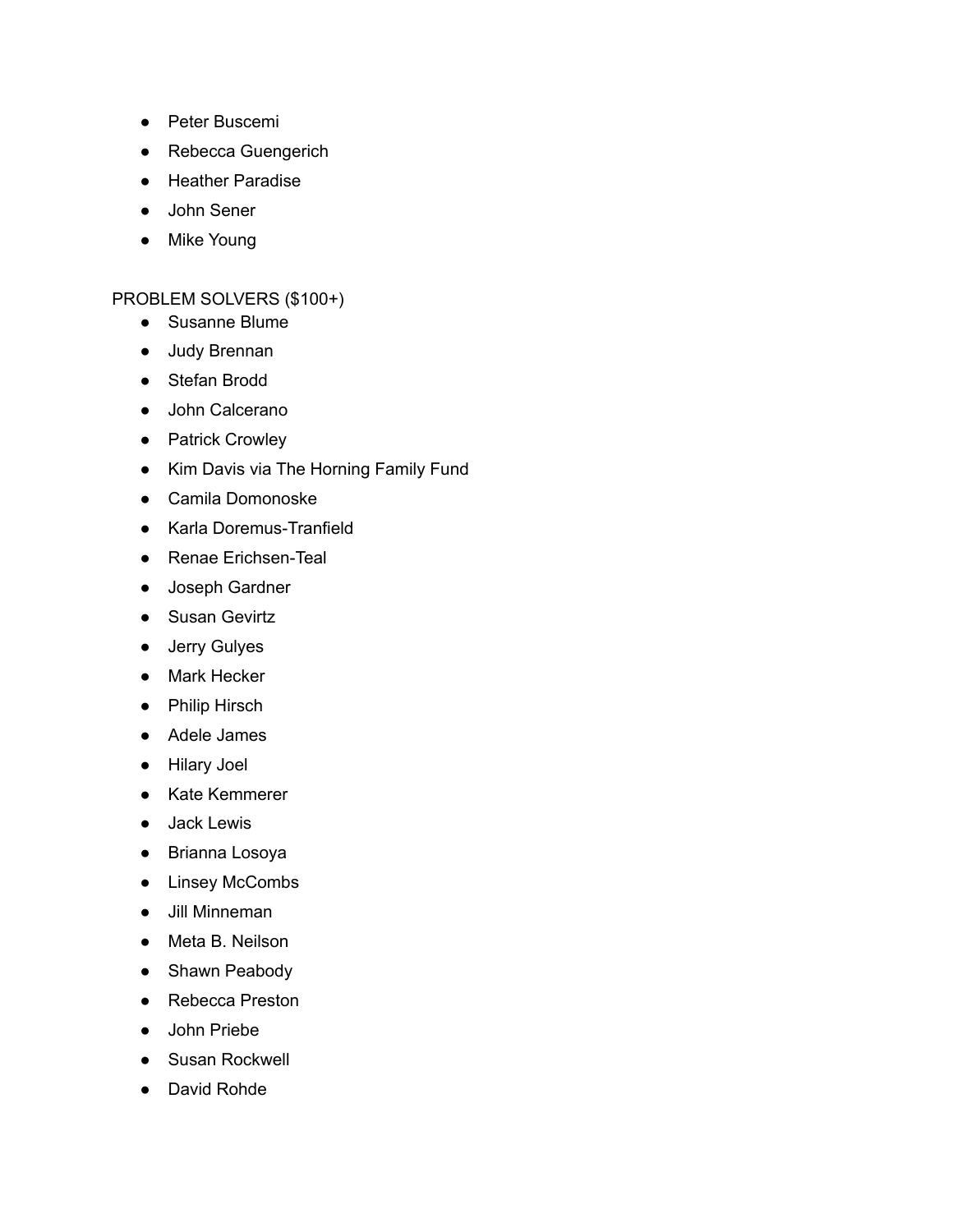- Nadia Shebaro
- Basecamp Strategy
- Donna Suchmann
- Josh Weston
- Mary Wilber
- Sandra Wojahn

#### LISTENERS (OTHER DONORS)

- Elisa Adler
- Stephen Alexander-Larkin
- Mounir Amer
- Sierra Ansley
- Peter Bakke
- Brandon Barnar
- Amanda Bartonek
- Vicky Bass
- Bea Baxter
- Amy Bechelli
- Kiaran Beck
- Kay Becker
- Jackie Beecher
- Megan Behm
- Cindy Bernard
- Claire Best
- Sara Bieker
- Frances Bogle
- William M Boland
- Ann Boyer
- Susan Brendel
- Steven Brinen
- Cristal Brister
- Glorious Broughton
- Leslie Bumstead
- Julianne Cabour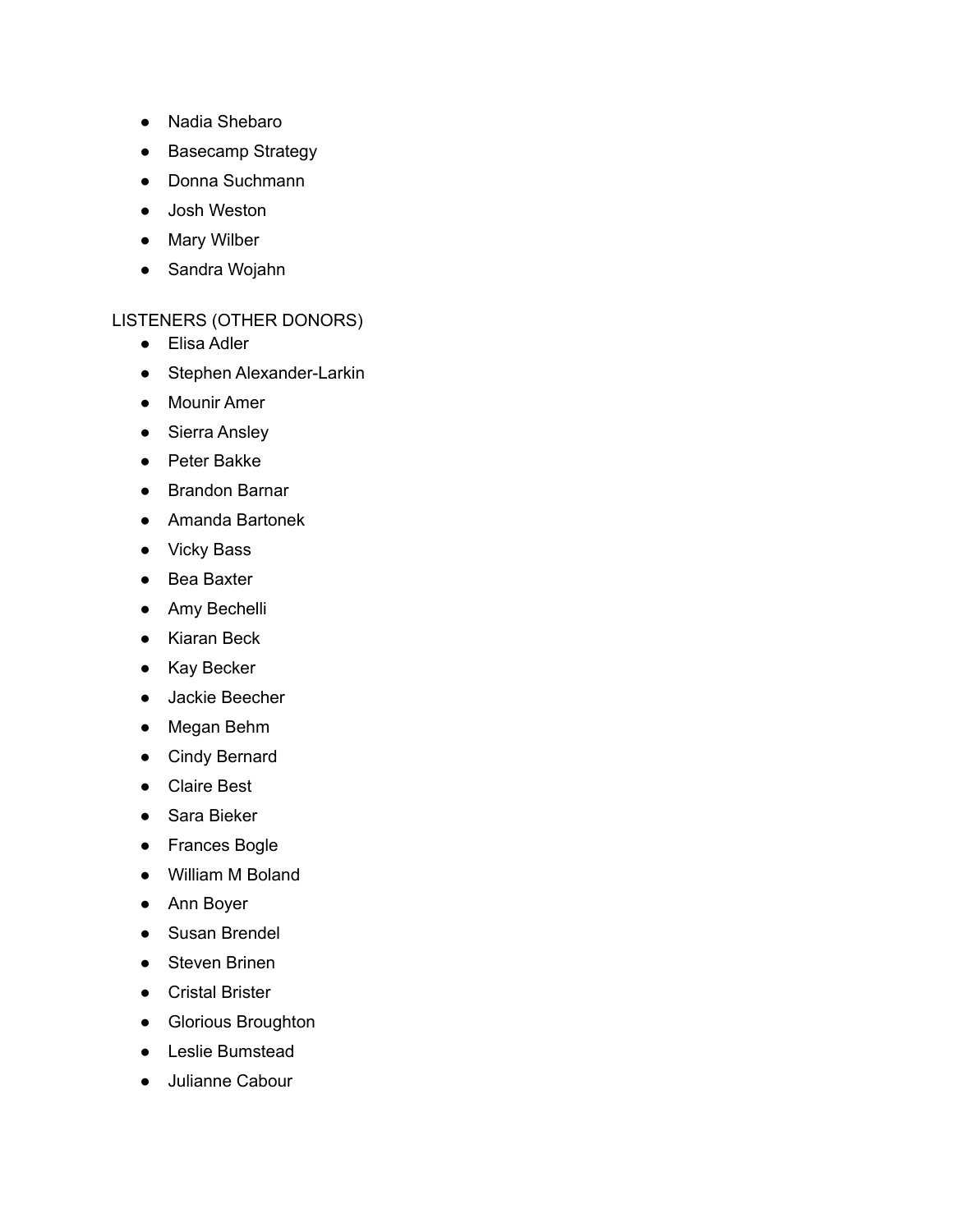- Lyndsey Cain
- **Barbara Clewett**
- Amanda Consol
- Debra Cook
- Ann Marie Costa
- William Cumming
- Barbara Davis
- Sara Davis
- Kate Densford
- Andrea Doerr
- Rebecca Dunnells
- Cathy Eads
- Deborah (Debbie) Ealy
- Kirsten Ealy
- Sally Edwards
- Leslie Ekker
- Patrick Emmett
- Gene L Engene
- Nancy Farrell
- Thomas Fauerbach
- Temple Fawcett
- Jim Fleming
- Linda Flynn
- Lisa Pomeleo-Fowler
- Sharon Furey
- Merrill Garrett
- Anne Gass
- Rebecca Gates
- Laura Ginsberg
- Vince Glaso
- Alex Goldfarb
- Ken Gray
- Ben Guengerich
- Karen Halderson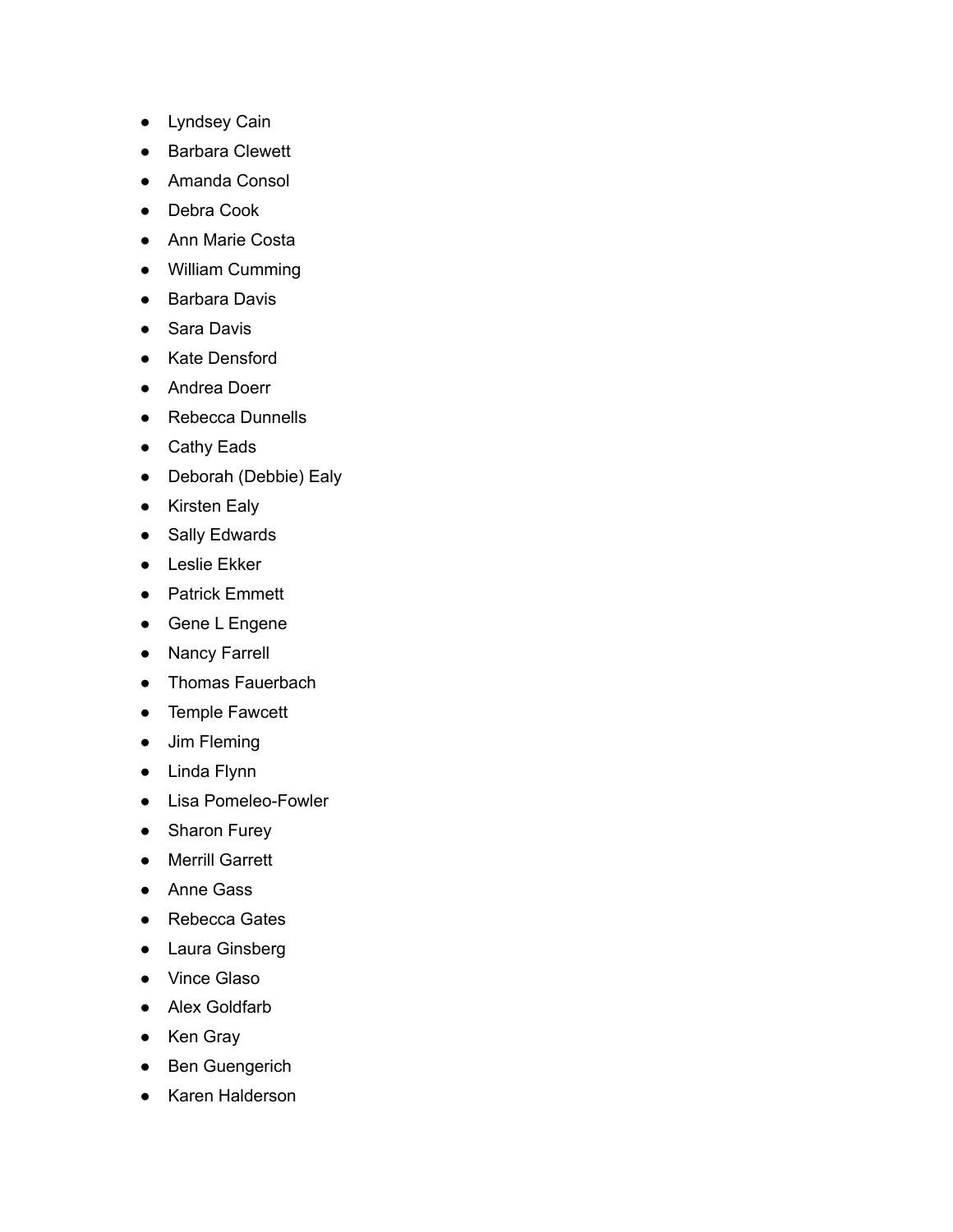- Kelsey Hall
- Ty Hallmark
- Robert Hammond
- Gretchen Harper
- Lalenja Harrington
- Norma J F Harrison
- Peter Hasler
- Rebecca Hawk
- Mark Hecker
- Josephine Heller
- Heather Higgins
- Jennifer Higham
- Alicia Hill
- Lynda Horowitz
- Debora Icenhower
- Kyle Jacobsen
- Christa Johnson
- Marc Jondall
- Allison Jones
- Kazi Jones
- Marjorie Kagawa Singer
- Dianne Kaminsky
- Steven Karig
- Rachel Karp
- Barbara Katz
- Amber Kelso
- Billie Knighton
- Margaret Kurzman
- Joy Ladin
- Mark LaJoie
- Phyllis Landis
- Jo Ann Landreth
- Brian Leone Tracy
- Sheila Lewis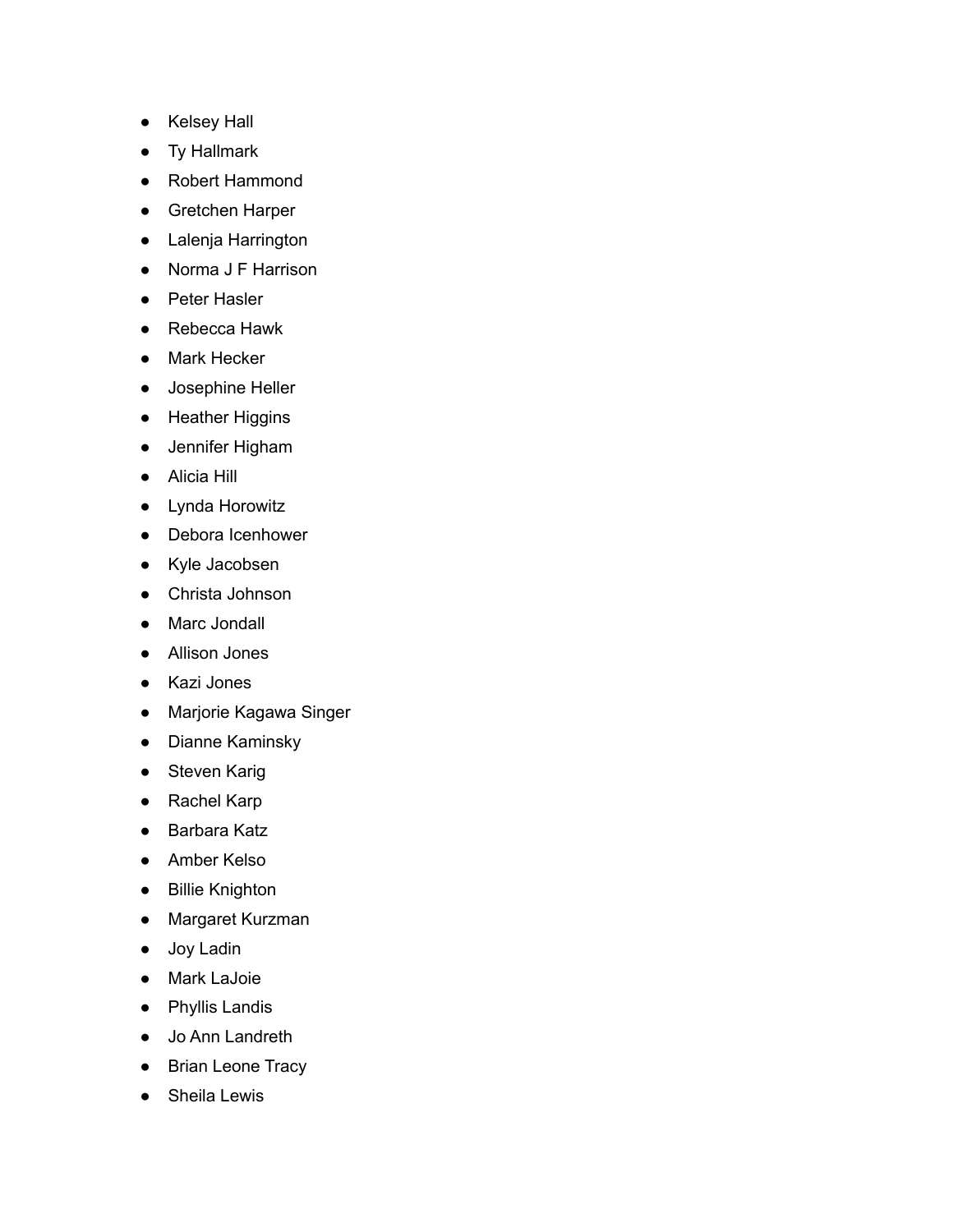- Sarah Liebman
- **Martin Livgren**
- Mona Locke
- Amy Lokoff
- Jose Lopez Romero
- Amelia Lumpkin
- Anna Mallard
- Linda Maneggia
- Gilles Marin
- Hannah Matthews
- Leah Matocha
- Michelle McAdam
- Sandra McClennen
- An McDowell
- John McGinn
- Eileen McKendry
- Nancy McLure
- Nickie Meeks
- Lucille Milano
- Brant Miller
- Zoe Mitchell
- Joe Mobley
- Wendy Moen
- Christine Moody
- Kathryn Moore
- Ronald Morgan
- Selamawit Mulugeta
- Kathleen Munn
- Virginia Nagel
- Donald Nieglos
- Jill Nieglos
- Stephanie Noakes
- Kim Orr
- Alexis Valauri-Orton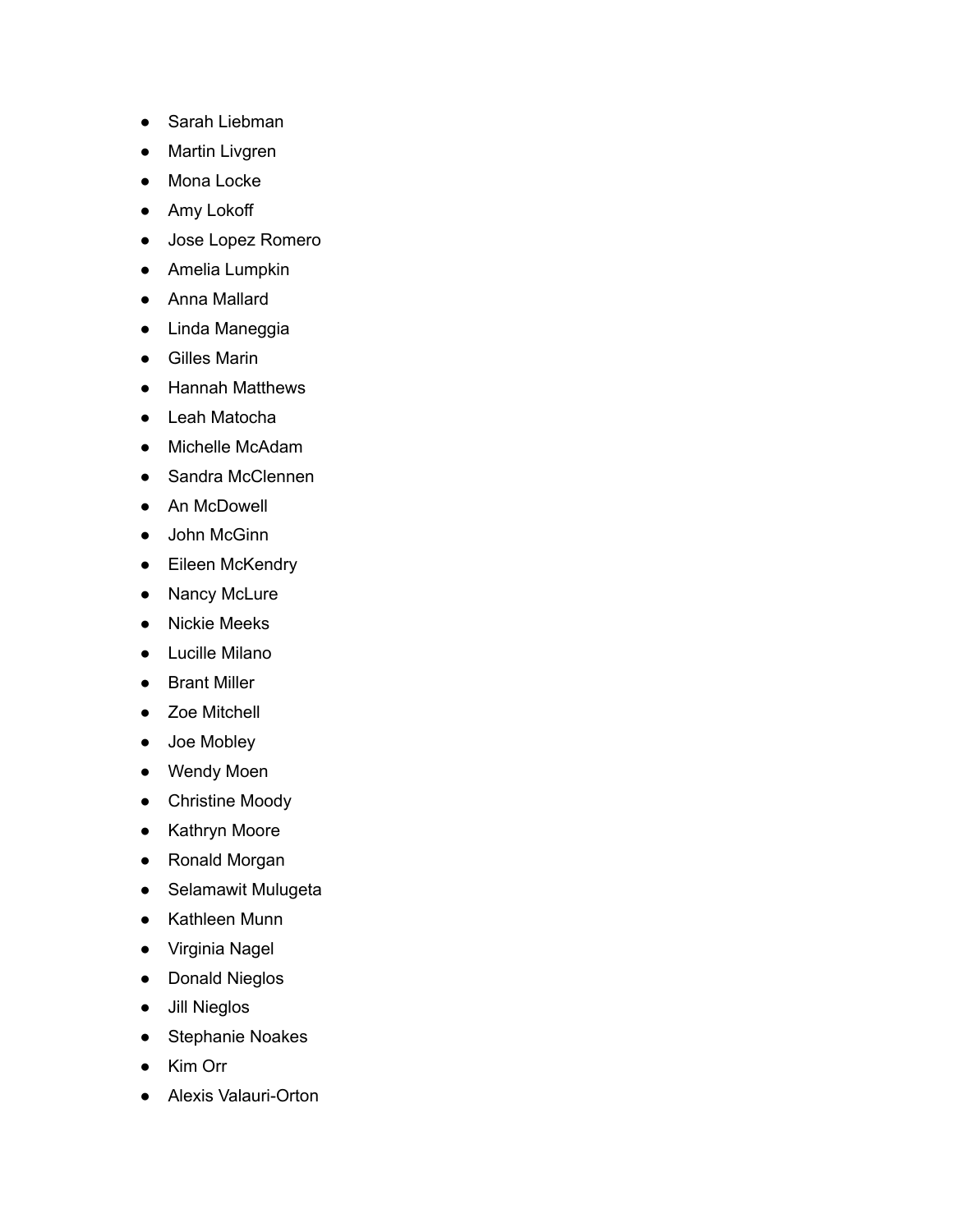- Annie Osburn
- Oluwabukoye Oyedeji
- Gwen Paulson
- Clayton Pelham
- Logan Pitts
- Danielle Pouletsos
- Kierra Powell
- Teshonne Powell
- Cathleen Quinlan
- Holly Quinn
- Carien Quiroga
- Steven Rahe
- Matthew Ripa
- Jessica Rock
- Gerald Roesch
- David Rohde
- Norma Ruiz
- Martin Ryder
- Delores Satterfield
- David Schreiber
- Diane Schregardus
- George Scott
- Molly Seagraves
- Denaise Seals
- Madeline Seefeld
- Brian Seo
- Melissa Short
- Rosemary Siipola
- Teru Simon
- Charlotte Siudara
- Margaret Small
- Dana Smith
- Nancy Smith
- Patricia Smith